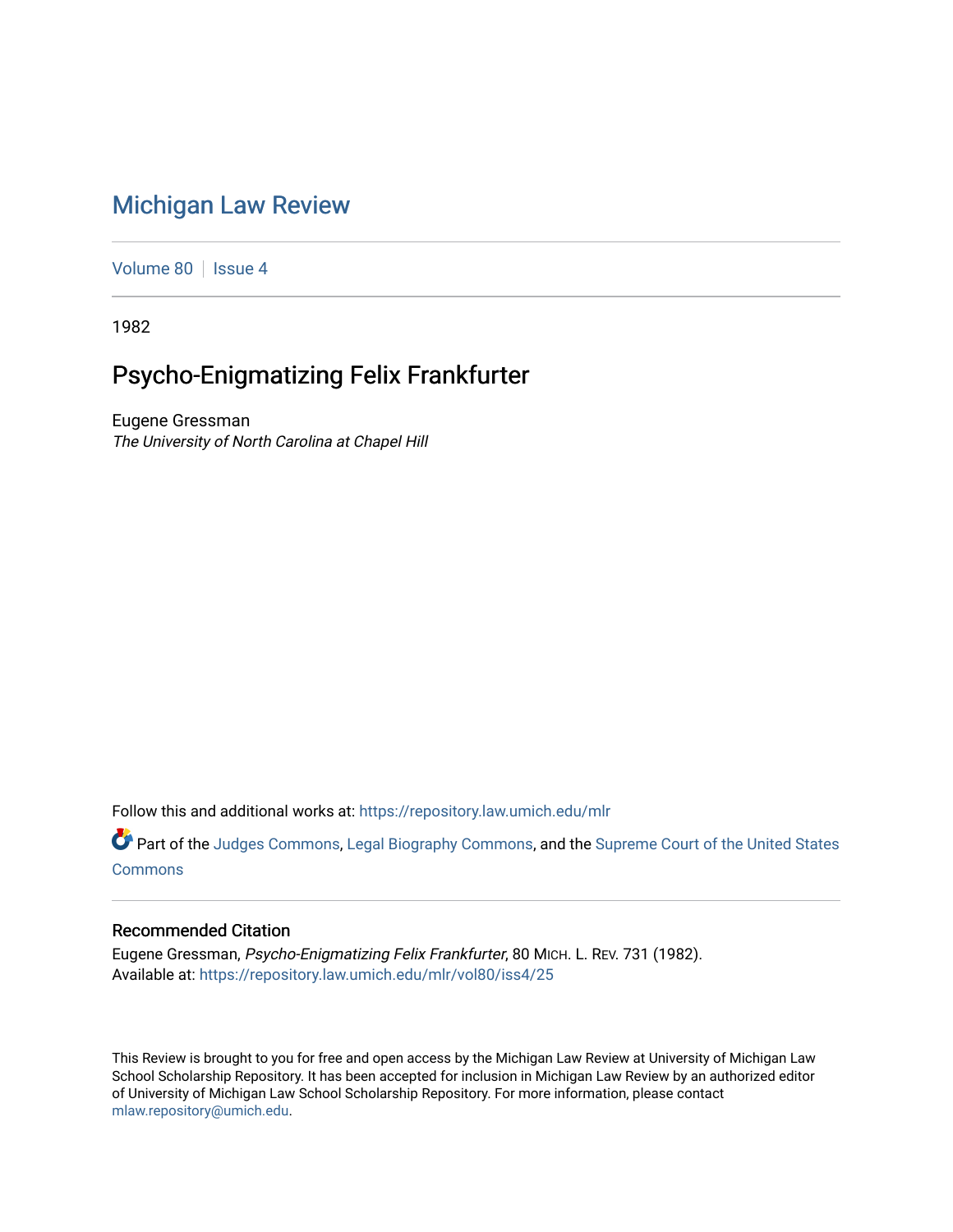### **PSYCHO-ENIGMATIZING FELIX FRANKFURTER**

#### *Eugene Gressman\**

THE ENIGMA OF FELIX FRANKFURTER. By H.N. *Hirsch.* New York: Basic Books. 1981. Pp. x, 253. \$14.95.

Alas, poor Felix! I knew him; a fellow, a Justice of infinite ability, of most excellent intellect. And yet upon him did lie a most grievous psycho-judicial fault. 'Twas a fault that transformed Felix Frankfurter into something of a misfit, or at least a disappointment, on the Supreme Bench. In a nutshell, he failed miserably in his drive to manipulate and dominate his co-equal Brethren. So misdirected, so ineffectual, so counterproductive were those manipulative efforts that he was never able to achieve the true greatness or wield the statesmanlike influence that could have been his judicial destiny.

Let me make one thing perfectly clear at the outset. I do not make this assessment of Felix Frankfurter with a high degree of objectivity; nor do I view dispassionately Professor Hirsch's psychoanalytical explanation of what went wrong with Frankfurter's judicial career. I hope it is not impertinent to note that for five years, 1943 to 1948, I was a front-row observer of Frankfurter as he attempted to influence the diverse Brethren of the Court: during those years I served as law clerk to Justice Frank Murphy, whom Frankfurter called "The Saint." And during those years I came to know Frankfurter as the judicial *enfant terrible* now described in H.N. Hirsch's *The Enigma of Felix Frankfurter.* 

Let me also put my exposure to Felix Frankfurter in the proper time perspective. The Justice's pre-Court life was an amazingly productive one, by any standard. Adviser to presidents and prime ministers, participant in the Paris Peace Conference of 1919, professor at the Harvard Law School for a quarter-century, a scholarly commentator on the Supreme Court and the judicial process, a governmental servant on varied occasions, and an active reformer and commentator with respect to many of the social, political, and legal issues of the Teens, Twenties, and Thirties, Frankfurter came to the Supreme

<sup>•</sup> William Rand Kenan Professor of Law, The University of North Carolina at Chapel Hill. A.B. 1938, J.D. 1940, University of Michigan. -- Ed.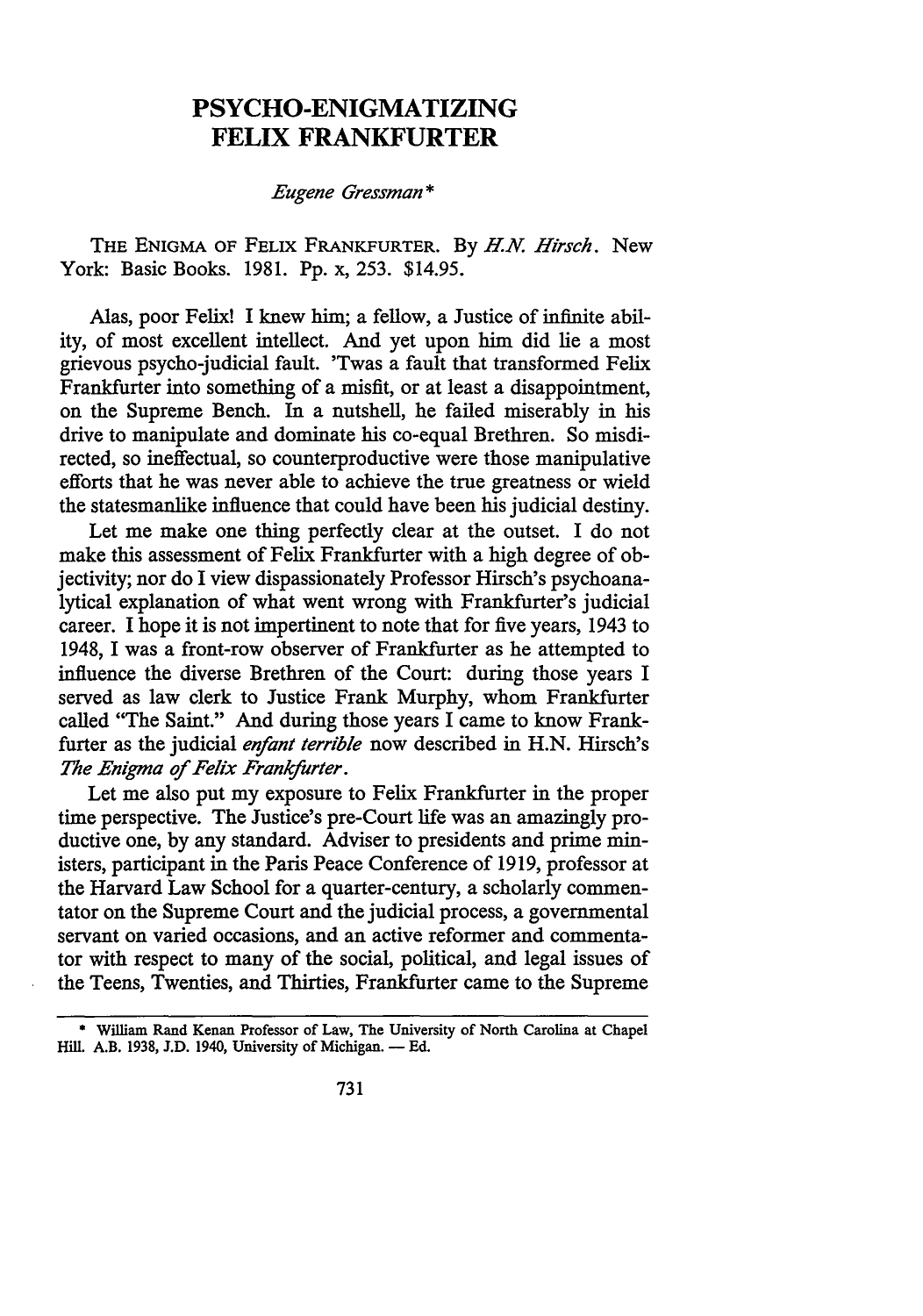Court in 1939 perhaps "better prepared for his task" than "anyone who has [ever] sat on this Court."<sup>1</sup> He came there fired with the zest of his triptych of personal heroes, Henry L. Stimson, Oliver Wendell Holmes, and Louis D. Brandeis. His enthusiasm was tempered only by his commitment to the doctrine of judicial self-restraint developed by Professor James Bradley Thayer, whose writings "influenced me most as to public law."<sup>2</sup>

But there was a darker side to all that dazzling background. During those pre-Court years, Frankfurter developed into what Hirsch calls "a textbook case of a neurotic personality" (p. 5), and fell prey to deep-seated anxieties about his identity and sense of self. Because of delays and difficulties in Frankfurter's psychological maturation, Hirsch argues that Frankfurter was led to develop "a compensating, 'idealized' self-image in which he exaggerated his political skills and talents," including a political style that emphasized "what he perceived as his ability to handle other people" (p. 5). But the self-image in this instance suffered from severe psychological distortions. Hirsch's thesis is that Frankfurter ascended to the Court in 1939 with a self-image grounded on three established life patterns: (1) a history of difficult interpersonal relationships, with a tendency to dominate anyone in a subordinate position to him; (2) a history of intense conflicts with any perceived enemies, augmented by an intense excitement at the chance to defeat them; and (3) a history of projecting his own failings onto others, while rationalizing and excusing his own behavior (pp. 208-10).

Enter this flawed Felix Frankfurter upon the Court scene in 1939. Enter Felix Frankfurter with a long history of viewing public life as warfare, "permeated by people who are in Holmes' phrase, fired with a zeal to pervert."<sup>3</sup> In his many battles to drive out the perverted, he had consistently been able "to beat his opponents and to dominate every personal and professional situation in which he found himself  $-$  the various government bureaus in which he worked, the organizations to which he belonged, the Harvard Law School, the circle of advisors in the Roosevelt White House" (p. 6). He also entered with a kind of personality that "could not accept serious, sustained opposition in fields he considered his domain of expertise; he reacted to his opponents with vindictive hostility . . . a projection of his own self-doubt" (pp. 5-6).

l. *Proceedings in the Supreme Court* of *the United States in Memory* of *Mr. Justice Frankfurter,* 382 U.S. XIX, XLV (1965) (remarks of Warren, C.J.).

<sup>2.</sup> Note from Frankfurter to Judge Charles Wyzanski (Oct. 21, 1940), *quoted at* p. 128.

<sup>3.</sup> Letter from Frankfurter to Jerome Frank (Jan. 18, 1936), *quoted at* p. 18.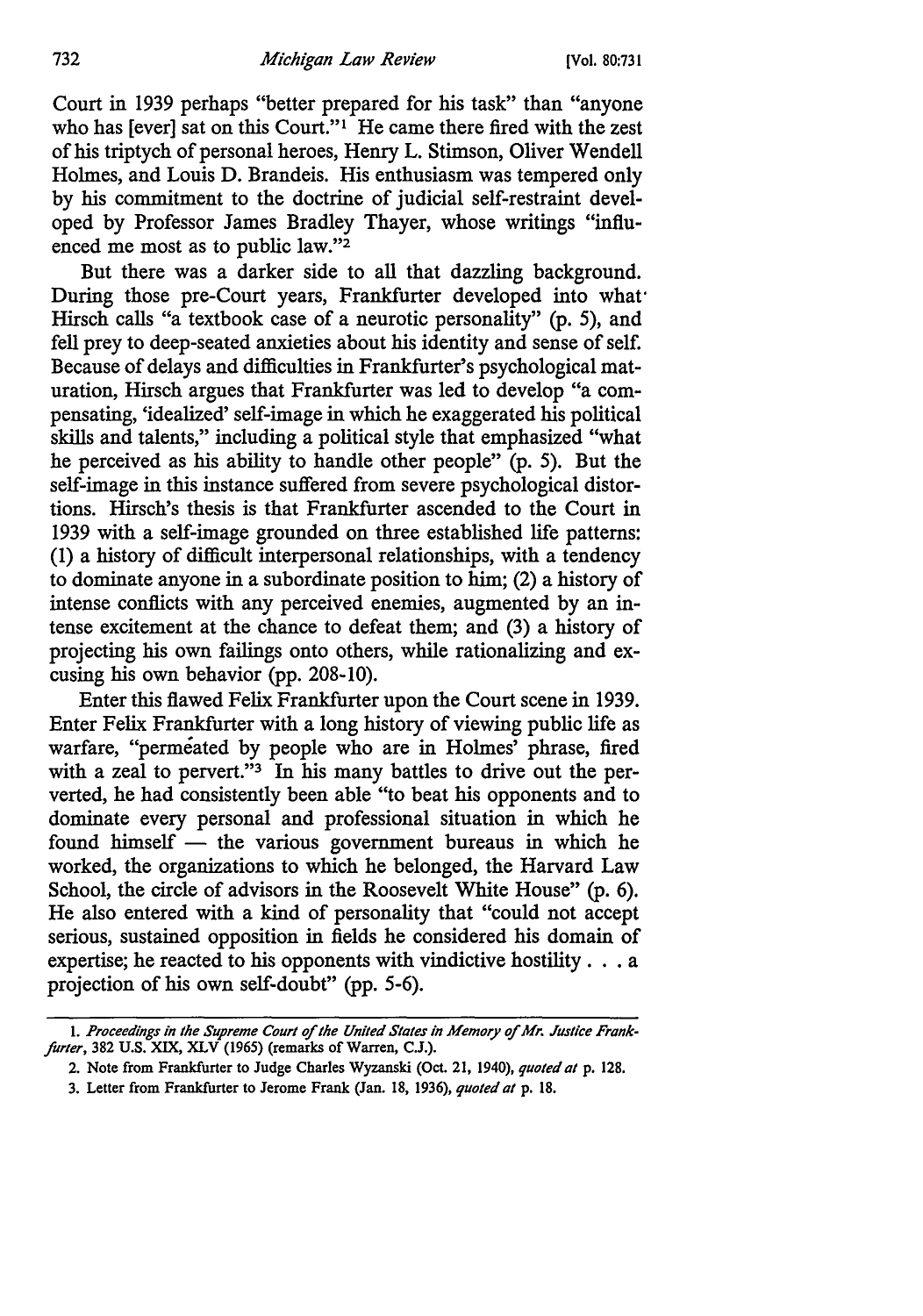As Felix's appointment to the Court was being trumpeted, he envisioned himself, and was envisioned by many others, as a man of great expectations, as one with a manifest destiny. As Joseph P. Lash put it in his brilliant biographical introduction to Frankfurter's own diaries,4 "Frankfurter had come on the Court expecting that in time he would become its intellectual leader and that the authority he exercised in his seminar at Harvard would be replicated in the conferences of the Brethren." Or, as his disciples would have it, he came prepared to assume the mantle of one capable of giving us "an age of reason in American law" and to become "the crucial figure . . . in modem American constitutional law."<sup>5</sup>

Frankfurter's aspiration of becoming the *de facto* leader of the Court may have been influenced by the success in that role of Justice Brandeis.<sup>6</sup> For years Justices Brandeis and Holmes had been giving Frankfurter inside information about life on the Court, and Frankfurter selected law clerks for both Justices. Brandeis, who also maintained an off-Bench role of advising presidents and others on high political matters,7 recounted to Frankfurter how adept he was at influencing some of his less talented Brethren (pp. 138-39). Brandeis did achieve a high and well-deserved degree of influence on the Court, although his techniques were probably quite different from Frankfurter's. Whatever the differences, Frankfurter must have learned from Brandeis that overtly influencing other justices was a proper if not necessary step in becoming a judicial leader. Felix needed no coaching, of course, in how to influence others. Had he not had vast experience and success in the pursuit of what he called "personalia" - that "process of flattering, cajoling, helping, advising, and needling" — of which he was "so proud" (p. 138)? And was he not surreptitiously privy to the practical and vulnerable aspects of the Court's processes? With his brilliant mind and well-tempered pen, what more was necessary for him to become the Court's *de facto*  leader?

But it was not to be. The Supreme Court simply cannot be manipulated or led by any member, however dazzling his mental brilliance, who has the psychological faults of a Felix Frankfurter.

<sup>4.</sup> Lash, *A Brahmin of the Law: A Biographical Essay,* in J. LASH, FROM THE DIARIES OF FELIX FRANKFURTER 75 (1975).

<sup>5.</sup> A. BICKEL, THE SUPREME COURT AND THE IDEA OF PROGRESS, 39, 29 (1970).

<sup>6.</sup> *See generally* Murphy, *Elements of Extrajudicial Strategy: A Laok at the Political Roles of Justices Brandeis and Frankfurter,* 69 GEo. L.J. 101 (1980).

<sup>7.</sup> *See* Levy & Murphy, *Preserving the Progressive Splrit in a Conservative Time: The Joint Reform Efforts of Justice Brandeis and Professor Frankfurter, 1916-1933,* 78 MICH. L. REV. 1252 (1980).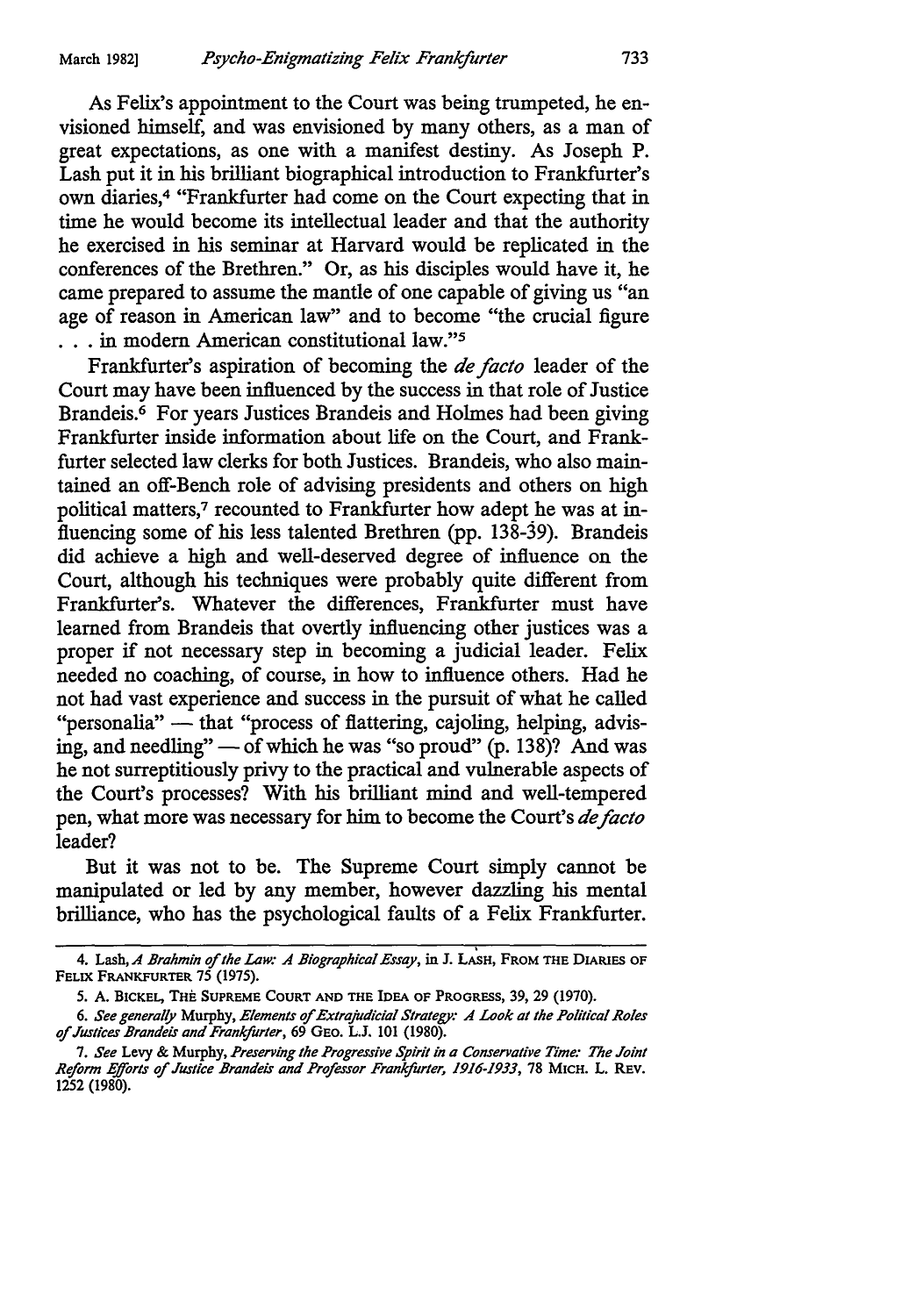Frankfurter never understood how to operate, how to gain respect, when acting as but one of nine fiercely independent justices. His devotion to "personalia" techniques became counterproductive. As Hirsch has written:

The Supreme Court . . . was an environment unlike the ones in which Frankfurter had triumphed; he was formally committed to sharing power with strong-willed individuals who had ideas of their own. Frankfurter could not lead the Court and, much to his surprise, found himself faced with an opposing "bloc." He was thus confronted, late in life, with a serious challenge to his self-image; he reacted in a manner affecting both his relations with his colleagues and the content of his jurisprudence. [ P. 6.]

Frankfurter the Putative Court Leader thus became a horse soon curried.

Hirsch places the rise and the fall of the attempted leadership coup in Frankfurter's earliest period on the Court, 1939-1943, when, following an initial brief moment of good feeling among the Roosevelt appointees, Frankfurter's incessant calls for "selfrestraint" and "law as the embodiment of reason" began to grate on his Brethren's nerves. Some began to view these strident calls for "reason," which implied that "reason" had forsaken those who disagreed with him, as masks for the same misuse of personal convictions that he so readily ascribed to others. So often, it seemed, Frankfurter's perception of "reason" lay on the antilibertarian side of the constitutional ledger. And then there were always the strident "personalia" techniques carried over from earlier days, exhibited now in Court Conferences and in the constant outpouring of notes and memoranda and personal visitations. Whatever pretensions Felix had to become the *de facto* leader, they quickly sank in the psychological quicksands of his personality.

The 1939-1943 period was also marked by increasing numbers of collegial rebuffs of Frankfurter's notions of "self-restraint." He increasingly found himself dissenting, or at best concurring. Most galling of all was the Court's dramatic reversal in *Barnette* of his earlier majority opinion in *Gobitis,* which had sustained the constitutionality of compulsory flag salutes. $8$  He did not take these defeats lightly. He reacted toward those who rejected his leadership and his professed judicial ideals by adding bitterness, sarcasm, and insults to his "personalia" approaches to his colleagues. As Hirsch puts it, he reacted "in a manner that had become a familiar part of this psycho-

<sup>8.</sup> *See* Minersville School Dist. v. Gobitis, 310 U.S. 586 (1940), *overruled in* West Virginia Bd. of Ed. v. Barnette, 319 U.S. 624 (1943). For a summary of the compulsory flag salute controversy in the Court, see J. LASH, *supra* note 4, at 68-73 n.4.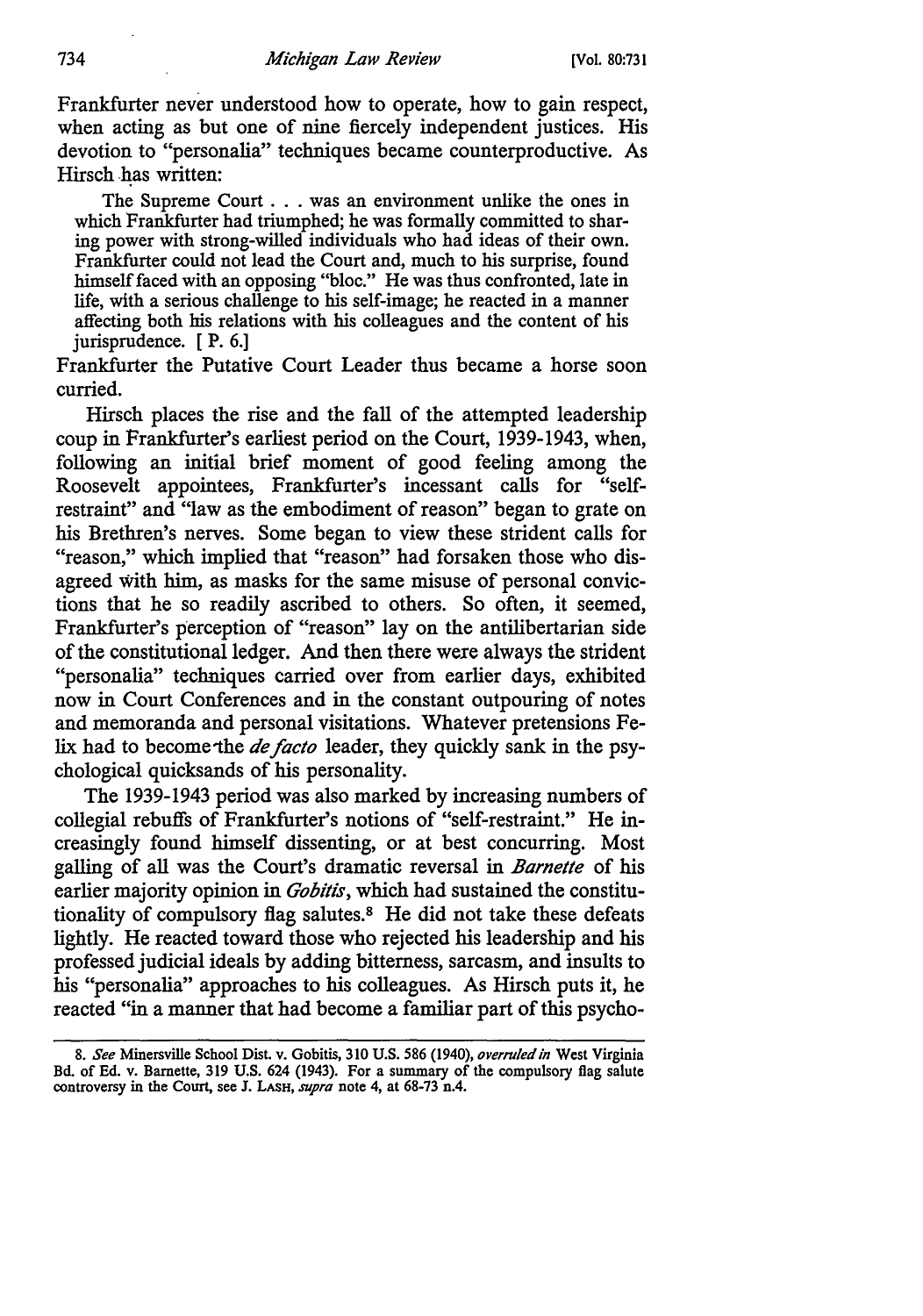logical makeup  $\ldots$  in a domain where he had every reason to anticipate complete success; and [where] he had no choice but to remain where he was and fight it out" (p. 176).

Frankfurter came out of this early but critical period with an established and personalized judicial style and with hardened ideological commitments. The style was so personalized that it antagonized rather than influenced; the commitments to judicial "self-restraint" were too rigid and too questionable to pick up many converts among his colleagues. Frankfurter thus was confronted with an impressive array of opponents, primarily Justices Black, Douglas, Murphy, and eventually Rutledge. Those four colleagues, whom Frankfurter loved to call "The Axis" (p. 168), were intractable and formidable opponents. For them he reserved some of his more vituperative assessments, such as "part fanatic, part demagogue," "the most cynical, shamelessly immoral character I've ever known," "crafty on the job," "quite devoid of play and humor," "indecent," "unscrupulous," "as extreme a case of self-love as I have experienced," "malignant," and "momser" (a Yiddish term he himself once identified as carrying connotations of "bastard").<sup>9</sup> In somewhat more elegant phraseology, he repeatedly attacked the Axis, collectively and individually, as quite lacking in judicial "self-restraint," motivated by "self-willed self-righteous power-lust," and "undisciplined by adequate professional learning and cultivated understanding."<sup>10</sup>

Frankfurter did not address these remarks directly to the Axis member who had strayed from the righteous paths of "self-restraint." Far from it. Save perhaps for Douglas, "whose putative political ambitions during the forties became [for him] an obsessive concern" (p. 177), he treated the members of the Axis with overweening, sycophantic flattery. Such flattery, Hirsch notes (pp. 5, 32, 142), is a typical neurotic habit that Frankfurter retained all his life. To take the one instance with which I am quite familiar, he pelted Justice Murphy throughout their judicial association with such fawning notes as, "You represent the ways of reason and fairness," "I wish I could say that I respect everyone around the [Conference] table as much as I do you, as a dean of conviction," and "I think no one has a keener  $-$  a more fastidious regard for the dignity and public prestige of our Court than you."<sup>11</sup>

Yet Murphy well knew that behind his back, and often in discus-

<sup>9.</sup> *See, e.g.,* p. 182.

IO. *See, e.g.,* p. 181.

<sup>11.</sup> Copies on file with the author.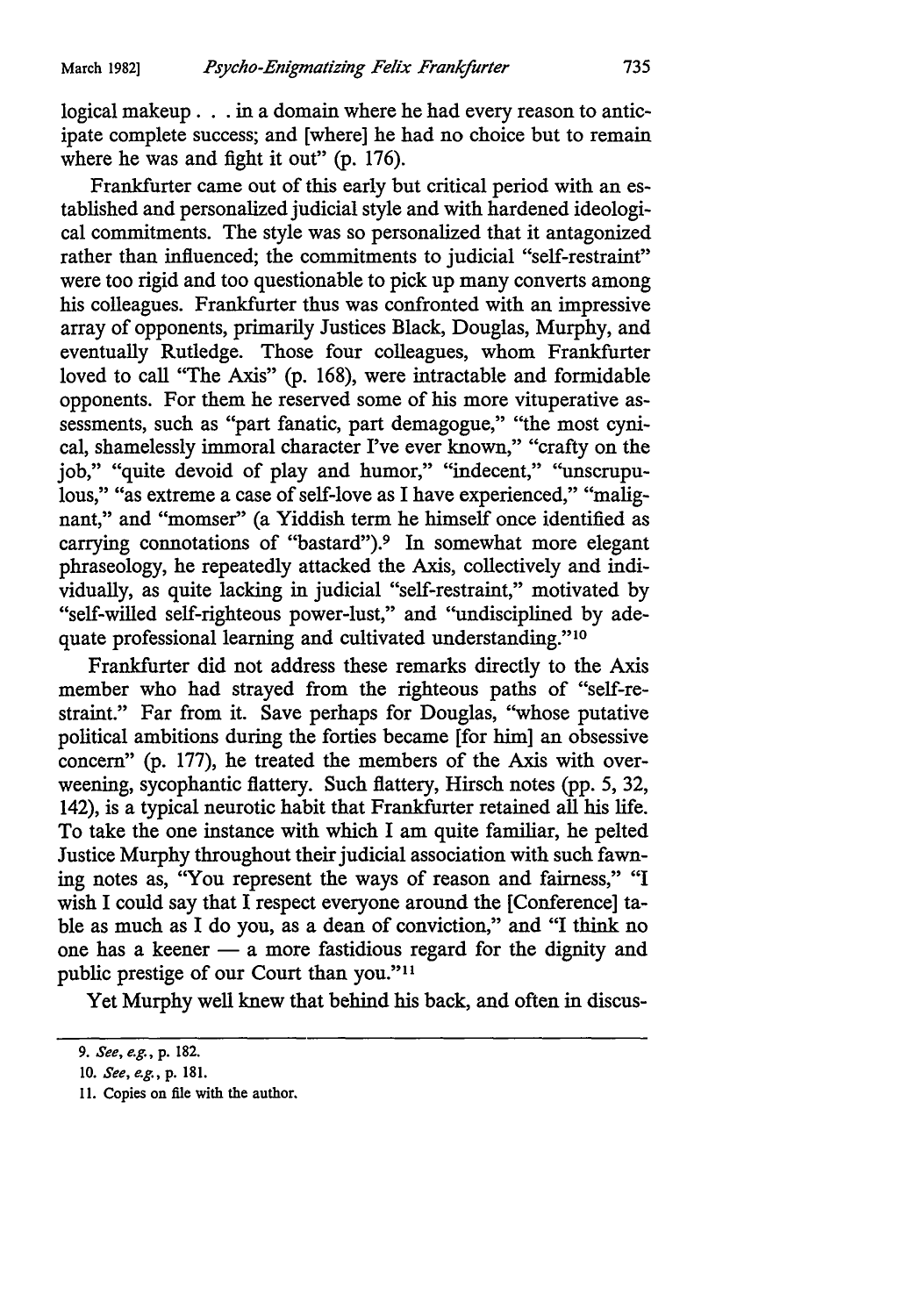sions with law clerks of other Justices, Frankfurter would cast sarcastic aspersions upon Murphy's opinions, training, motivations, and devotion to the ways of reason, fairness, and "self-restraint." Much of his low perception of Murphy's talents has been preserved for posterity in diaries and other written memorabilia. It was in a letter to Harold Laski, written after Murphy's death (p. 244 n.14), that Frankfurter made his final bow to his St. Frank: "Poor Frank Murphy! He was a strange mixture of mystic aspirations and as extreme a case of self-love as I have experienced. His deep fear of coming on the Court was well-founded and I think it's fair to say his decade in it was unabated inner tension." So much for the "dean of conviction"!

Even those whom Frankfurter perceived as allies or potential allies in his struggle for personal judicial supremacy were not immune from caustic critique. Save for Hughes, Frankfurter viewed all the Chief Justices under whom he served as shallow, superficial, out of their depth, and incapable of chairing an efficient Conference. And poor Earl Warren! Whatever high hopes Frankfurter may have had for him at the beginning, his unrestrained and ill-tutored liberalism quickly dashed those hopes. "By 1957," Hirsch writes, "Frankfurter was referring to Warren's work as 'dishonest nonsense'" (p. 190).<sup>12</sup>

The non-Axis colleagues, whom Frankfurter also frequently lobbied, were treated with disdain when they refused to bend to his entreaties. He described one as a vegetable, another as exceptionally innocent and ingenuous. Yet to their faces he doubtless described them as intellectual giants, as well-rounded judicial beings. Only a Frankfurter as flawed as the one portrayed in *The Enigma of Felix Frankfurter* could fantasize that judicial influence and greatness can be built upon the sands of insincerity.

In his bitterness and frustration at having failed to lead the way to the promised land of "self-restraint," Frankfurter attacked even the institution of the Court itself. He made his anger crystal clear for all posterity to read, as he did so often with all his innermost tensions. Thus, in the so-called "quinquennium letter'' of 1946 to Justice Murphy, 13 Frankfurter expressed ''what he thought about the period [1941-1945 terms] just closed" in the following terms:

I. Never before in the history of the Court were so many of its

<sup>12.</sup> See Schwartz, Felix Frankfurter and Earl Warren: A Study of a Deteriorating Relation*ship,* 1980 SuP. CT. REV. 115. The late Chief Justice once told me, shortly before his death in 1974, that his greatest burden as Chief Justice had been trying to cope with Frankfurter.

<sup>13.</sup> This letter, dated June IO, 1946, is reproduced in at least two biographical works: J. HOWARD, MR. JUSTICE MURPHY 389 (1968); J. LASH, *supra* note 4, at 264 n.4.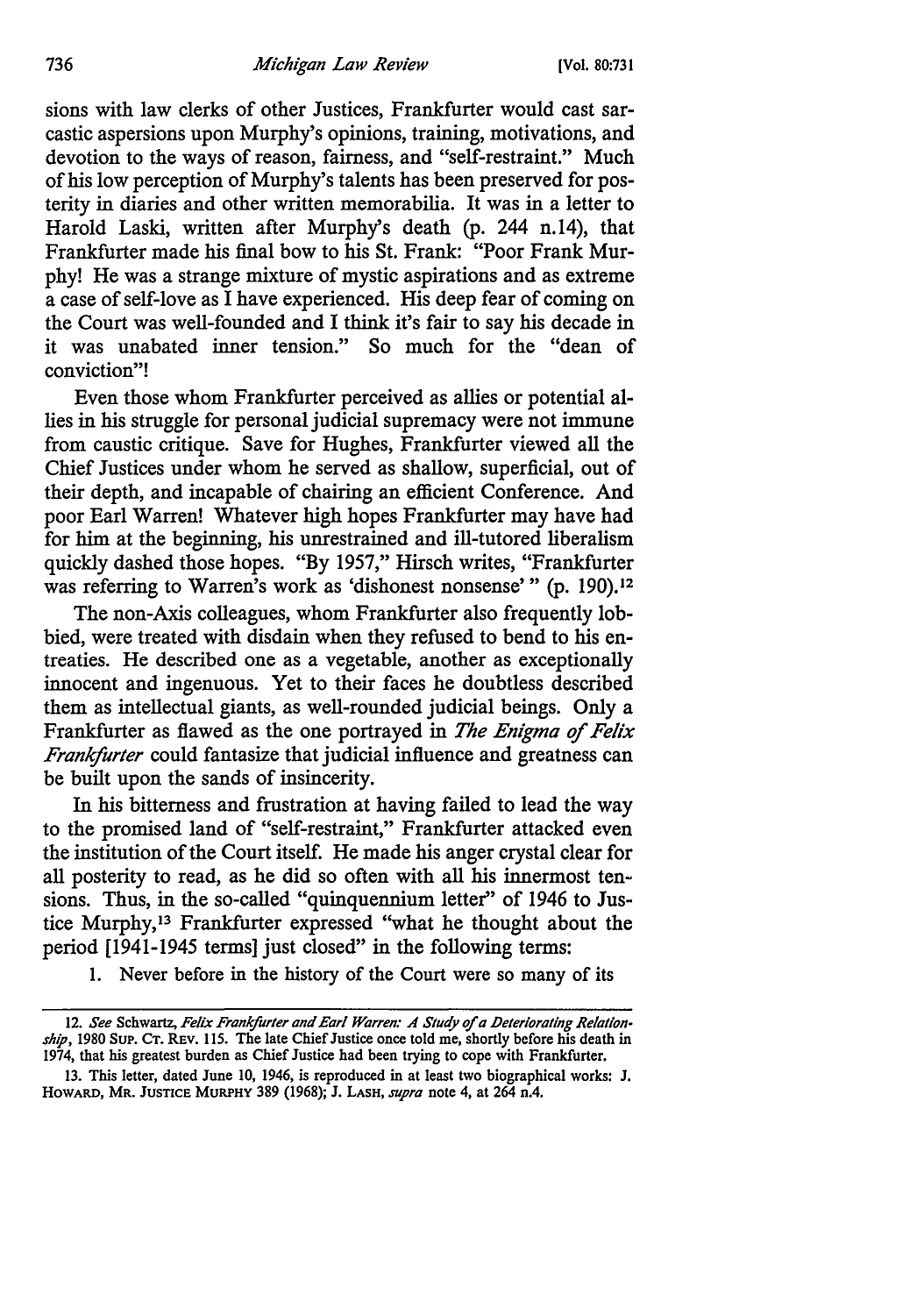members influenced in decisions by considerations extraneous to the legal issues that supposedly controlled decisions.

2. Never before have members of the Court so often acted contrary to their convictions on the governing legal issues in decisions.

3. Never before has so large a proportion of the opinions fallen short of requisite professional standards.

It would relieve me of much unhappiness if I did not feel compelled to have these convictions. But they are based on a study of the history of the Court which began from the day I left the Law School just forty years ago and on first-hand detailed knowledge of what has been going on inside the Court during the last thirty-five years.

Of all earthly institutions this Court comes nearest to having, for me, sacred aspects. Having been endowed by nature with zestful vitality, I still look forward hopefully to the era which will open on the first Monday of October next.

#### Ever yours,

#### FF.

I dare say that no other member of that "near sacred" institution ever imposed such "self-inflicted wounds" upon a projected selfimage. The letter is a perfect example of what Hirsch is talking about in this psycho-biography of Frankfurter: It is an angry attack upon the integrity of the institution for which he professed so much love but could not dominate, and shows an "obsessive concern with the motives of his judicial opponents, mixed with high-pitched anger at their behavior and doctrines" (p. 5). In this one letter, which may well have been sent to other members of the Court, Frankfurter reveals his idealized objective self-image, while projecting onto his opponents all the evils of personalized, unrestrained judicial activism. What he could not control or dominate, he turned into an unmitigated evil. And evil, he seemed to think, must be exposed and exorcised at every opportunity.

Perhaps a personal recollection or two at this juncture would not be amiss. The commencement of my "Axis" clerkship in the summer of 1943 coincided with the termination of the 1939-1943 period that Hirsch feels was decisive in Frankfurter's judicial development. By the end of the 1942 Term, "[t]he lines of battle [within the Court had] been sharply drawn; positions [had] been elaborated; sides had been chosen and stances taken" (p. 176). Frankfurter's hopes of becoming a *de facto* leader had been hopelessly dashed. His remaining nineteen years on the Court, which Hirsch quickly dismisses in a twenty-four-page chapter entitled "Denouement" (p. 177), may then be seen as "the inevitable result of his behavior in the early forties" (p. 177). He was to spend the rest of his judicial days fighting, refighting, and in-fighting the old battles long since lost. He was to  $\Delta$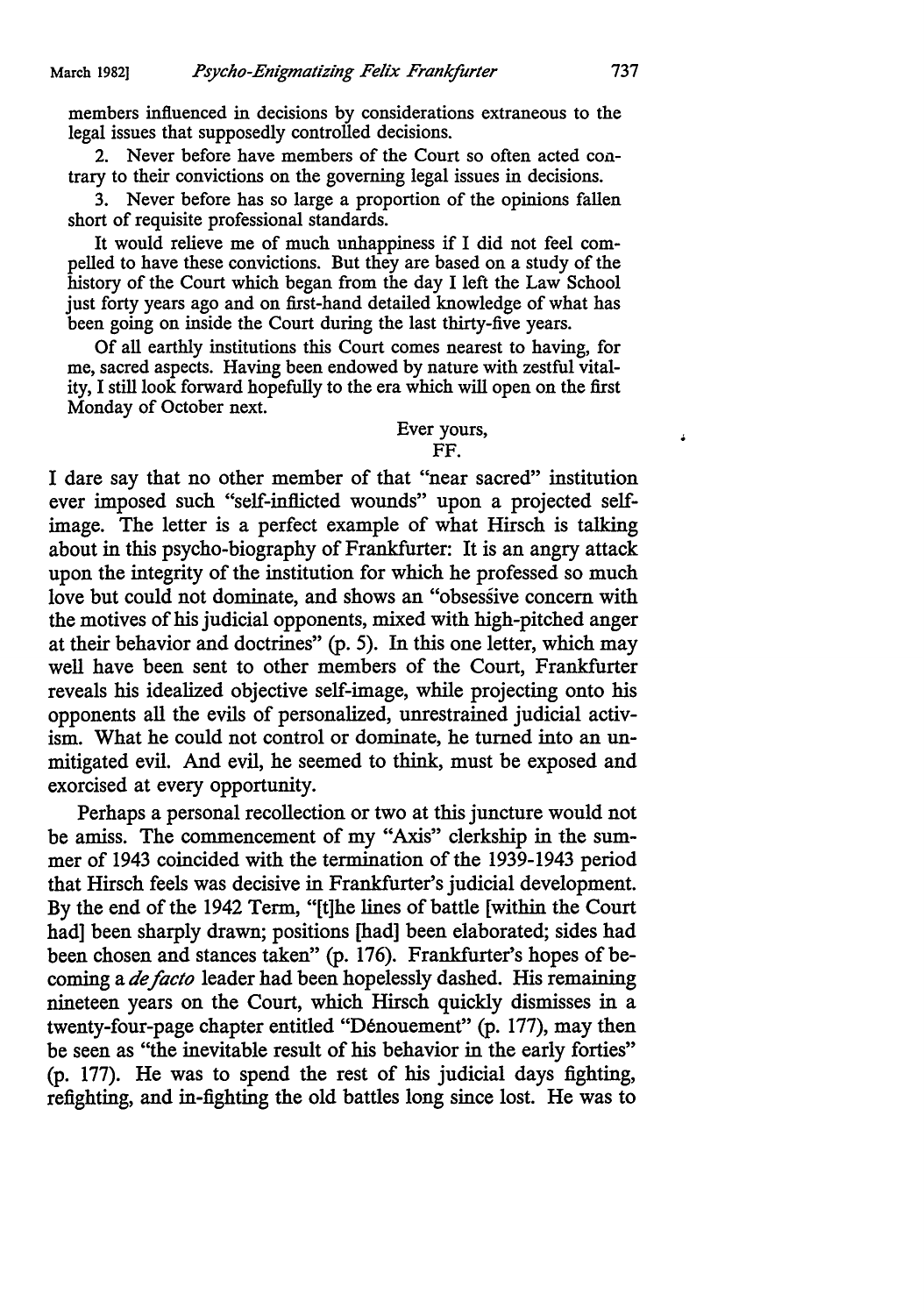fight with all the "psycho-personalia" weapons at his command lecturing, criticizing the Court, and casting aspersions upon the abilities and motivations of those whom he could not dominate. He would continue, in other words, to "react to adversaries as he had throughout his life — with heated anger and frustration, with attacks on their integrity and motives, with a search for vindication" (p. 177).

Thus, when I arrived at my clerkship post in mid-1943, Frankfurter's relationships with his colleagues and the content of his jurisprudence had taken final form. My initial indoctrination into what Frankfurter would have called the goings-on inside the Court came not from my Justice, but from the related experiences of other law clerks who were either leaving or staying on for another term. The law clerk network has always provided a candid and objective insight into such goings-on. The network of that era was no exception. From the experienced clerks of that vintage, particularly those who had served "Axis" Justices, I received my first insight into the judicial character of Felix Frankfurter. I recorded in my personal diary of that period, for example, on September 8, 1943, the following law clerk's characterization of Frankfurter:

Frankfurter: A thoroughly brutal and ruthless individual. Cuts you in two with the greatest ease. Ha[s] a razor-sharp mind and wit. Is likely to try to pry into the inner-office secrets of other justices to find out what's what. One must be on [one's] guard at all times when talking with him. Better play dumb or he will chew you up. 14

This description was not far wide of the mark.

Over the ensuing five years, I was privy to numerous confirmations of that candid law clerk's assessment, an assessment that now seems explainable in Hirsch's psychoanalytical terms. I saw Frankfurter time and again flex his intellectual muscles to dominate and virtually terrorize lawyers attempting to argue in the Courtroom. On a few occasions I inadvertently overheard snatches of his shrill, table-pounding lectures to his brethren in Conference, as his cries emanated through the thick walls of the Conference room. And I knew from the many weary complaints of my Justice that Frankfurter frequently reduced Conference discussions to little more than streamof-consciousness soliloquy. As Justice Rehnquist, himself a Jackson law clerk during the Frankfurter era, recalls it,

Harlan Stone and Felix Frankfurter had notorious reputations for championing their own views at great length. That they nonetheless apparently failed, in spite of their very notable abilities, to win many

<sup>14.</sup> Copy of diary on file with the author.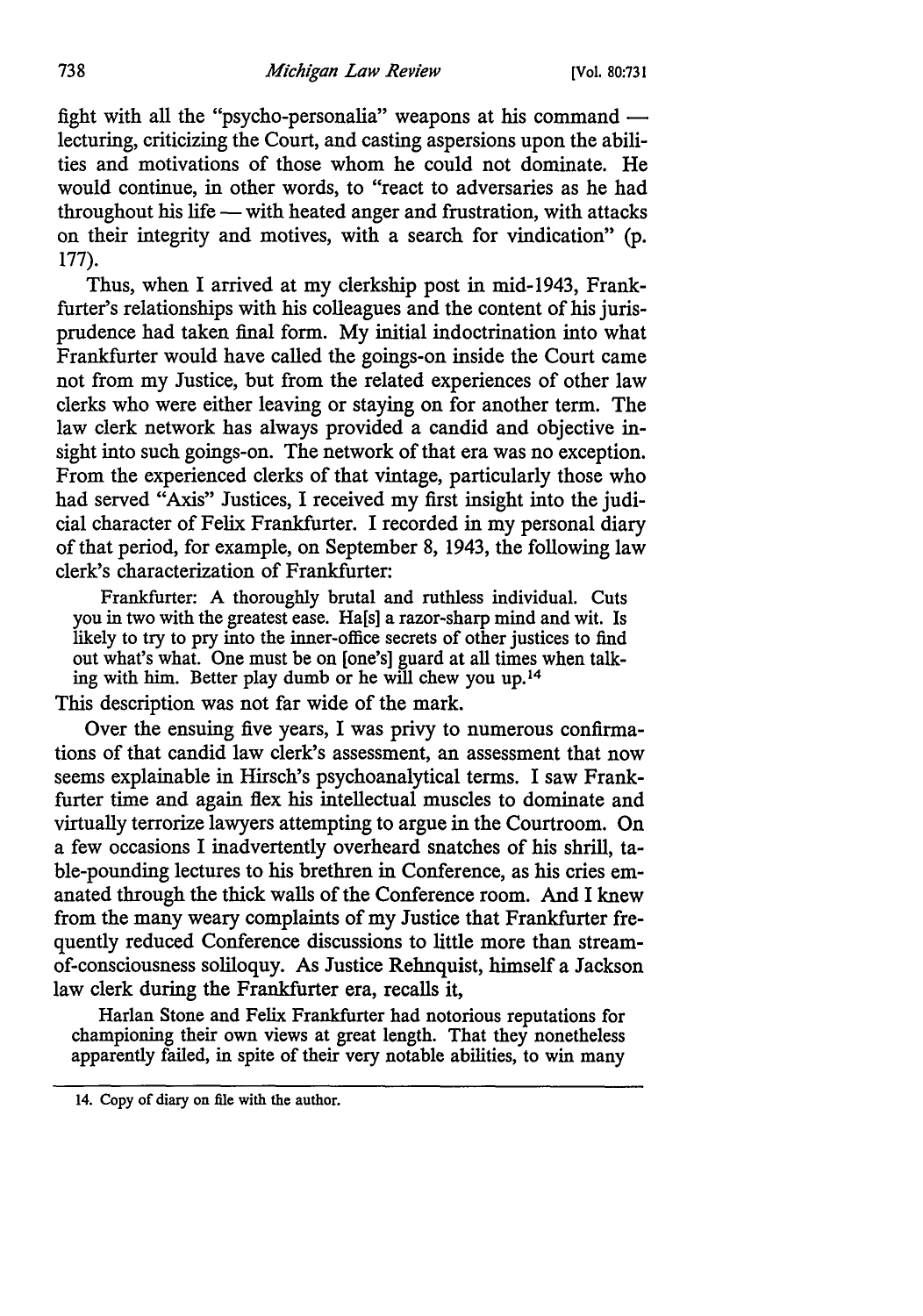converts in conference supports the conclusion that the power of persuasion is a subtle skill, dependent on the quality rather than quantity. <sup>15</sup>

And Frankfurter was anything but subtle in the Conference or Courtroom.

I cannot hope to tell of all the notes, letters, and conversations that passed between Frankfurter and Murphy in those five years. Murphy rather enjoyed sharing with me many of Frankfurter's notes. The vast majority of those I saw could fairly be described as miniature sardonic lectures. Typical were notes exhorting Murphy not to confuse himself with God in rendering his decisions, or to stop delivering soap-box orations in the course of drafting his civil liberties opinions, or to abandon his personal (rather than judicial) predilections to vote in favor of Reds, Whores, Crooks, Traitors, Japs, Women, Children, and other assorted "clients."16 While written in a rather elegant and self-effacing style, the missives usually managed to convey a sense of professorial critique of Murphy's capacities as a judge. They had the air of patronizing advice from an intellectual superior, what the Germans might call *Herablassung.* Murphy would sometimes cast on my desk several notes from "F.F." with the remark, "Here, read today's mail from the Little Professor."

Neither I nor Murphy could discover what Frankfurter hoped to accomplish with this endless chain of condescending admonishments. They were not the normal kind of collegial notes that appellate judges write about each other's draft opinions. For the most part, Murphy discarded them with a smile and ascribed them to what he felt were Frankfurter's duplicitous and crafty machinations. If the notes were really designed to reform or change Murphy's ideological commitments, they were futile. If they were designed to change a Murphy vote or position in a given case, they utterly failed. But if they were written to annoy, insult, or display Frankfurter's "personalia" techniques, perhaps they hit their mark. Murphy treated them all as petty annoyances. Some of them he did view as insulting, and some stirred him to anger. One especially angry reaction, I recall, occurred when Murphy read the gratuitous insults to the Court contained in Frankfurter's above-quoted "quinquennium letter."<sup>17</sup>

<sup>15.</sup> Rehnquist, *Chief Justices I Never Knew,* 3 HAsTINGS CONST. L.Q. 637, 648 (1976). *See*  Powell, *What Really Goes on at the Supreme Court,* 66 A.B.A.J. 721, 722 (1980).

<sup>16.</sup> Frankfurter's complete list of Murphy's "clients" appears in Gressman, *The Controversial Image of Mr. Justice Murphy,* 47 GEo. LJ. 631, 640 (1959).

<sup>17.</sup> *See* note 13 *supra* and accompanying text.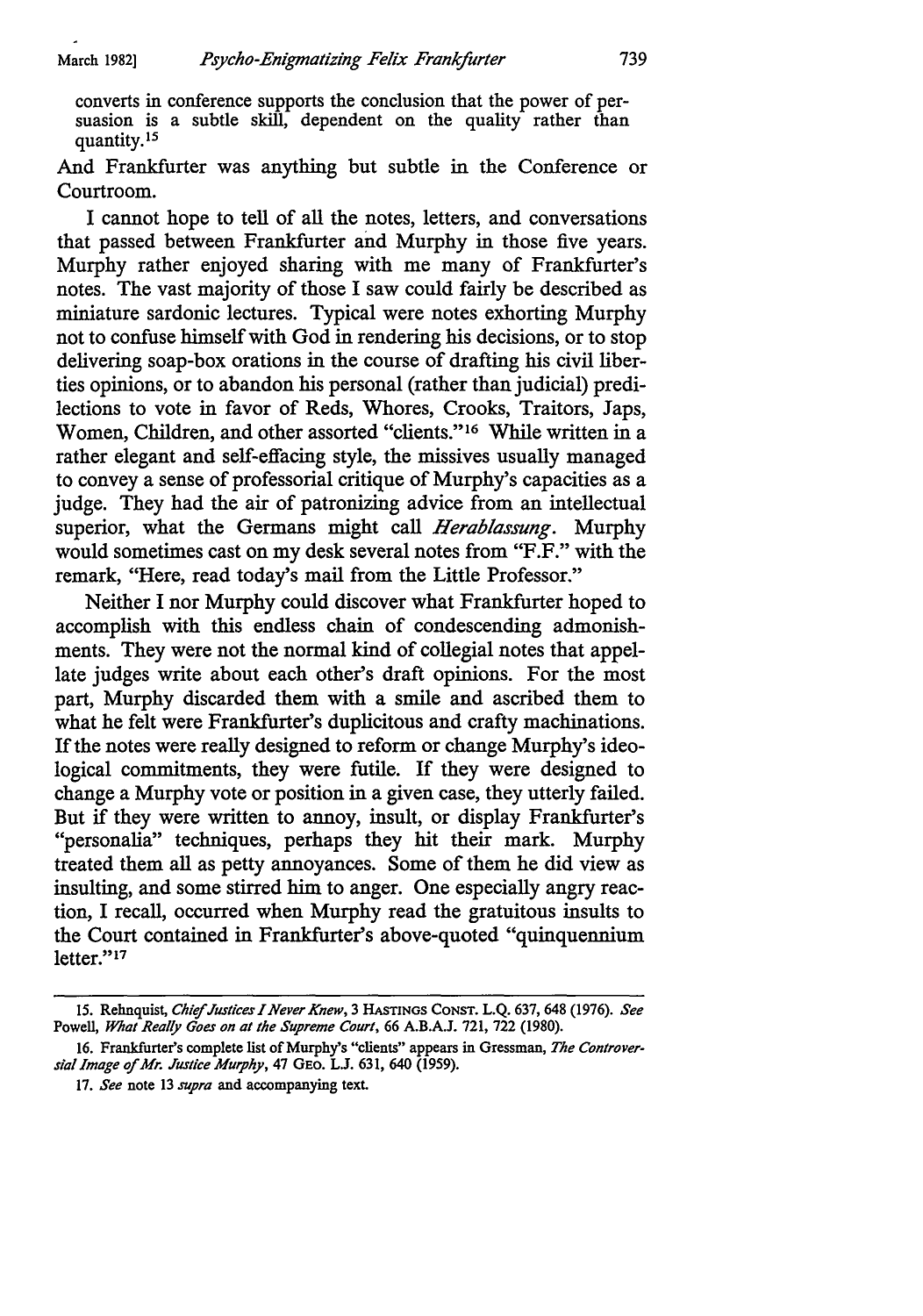#### 740 *Michigan Law Review* [Vol. 80:731

After reading Hirsch's slender but documented analysis, I now perceive those notes and outbursts to be but tiny brush strokes in a larger neurotic portrait. They had no real *raison d'etre.* They bore no relation to the collegial processes. They had no effect in changing Murphy's judicial commitments or *modus operandi.* They were quite inadequate and improper as tools for teaching the judicial trade. They neither reflected nor illustrated the precepts for wise exercise of the judge's prerogative, such as deep humility and respect for differing views, about which Frankfurter spoke so movingly on other occasions. Is Indeed, these humorless diatribes were quite foreign to the exercise of the Supreme Court's functions and processes. They were but neurotic outpourings of a brilliant but flawed personality.

Hirsch has provided a believable explanation of Frankfurter's judicial behavior and has grounded the explanation on the newer behavioral hypotheses concerning the effects of personality traits upon one's judicial or political behavior. In Frankfurter's case, this behavioral analysis is made all the more acceptable by its heavy reliance on Frankfurter's own written testimony. Frankfurter was a constant dynamo in action; he never ceased reading, talking, writing. His correspondence, his scribbled notes, and his diaries all provide rich evidence of his psychological problems. In effect, Felix Frankfurter has drawn his own neurotic portrait.

But the personality faults revealed by this portrait are used by Hirsch only to explain Frankfurter's judicial behavior, not to assess his judicial importance or legacy. I would suggest, however, that there may well be a nexus between Frankfurter's personality traits and his surprisingly limited judicial legacy. He wrote beautifully and voluminously about the judicial process and judicial restraint. But he wrote and wrote and wrote the same themes over and over, all in a futile effort to stem the groundswells of modem activist jurisprudence. Much of his best judicial writing never rose above the concurring, plurality, or dissenting levels. Some of his majority opinions have been overruled or severely undermined, and time has dimmed the significance of others.<sup>19</sup> His talents were great, but the impact of those talents on Supreme Court jurisprudence appears not

<sup>18.</sup> *See, e.g.,* Frankfurter, *The Supreme Court in the Mirror of Justices,* 105 U. PA, L. REV. 781, 787 (1957).

<sup>19.</sup> Professor Kurland's summary of Frankfurter's opinions in the constitutional law area reveals that many were of the concurring and dissenting variety, or have otherwise been rejected by the Court. P. KURLAND, MR. JUSTICE FRANKFURTER AND THE CONSTITUTION (1971). I also recall that during my five-year tenure as a law clerk, Frankfurter spent so much time criticizing the work of his colleagues and writing concurring, separate, and dissenting opinions that he was unable to carry his share of preparing majority opinions. **He** was notori-